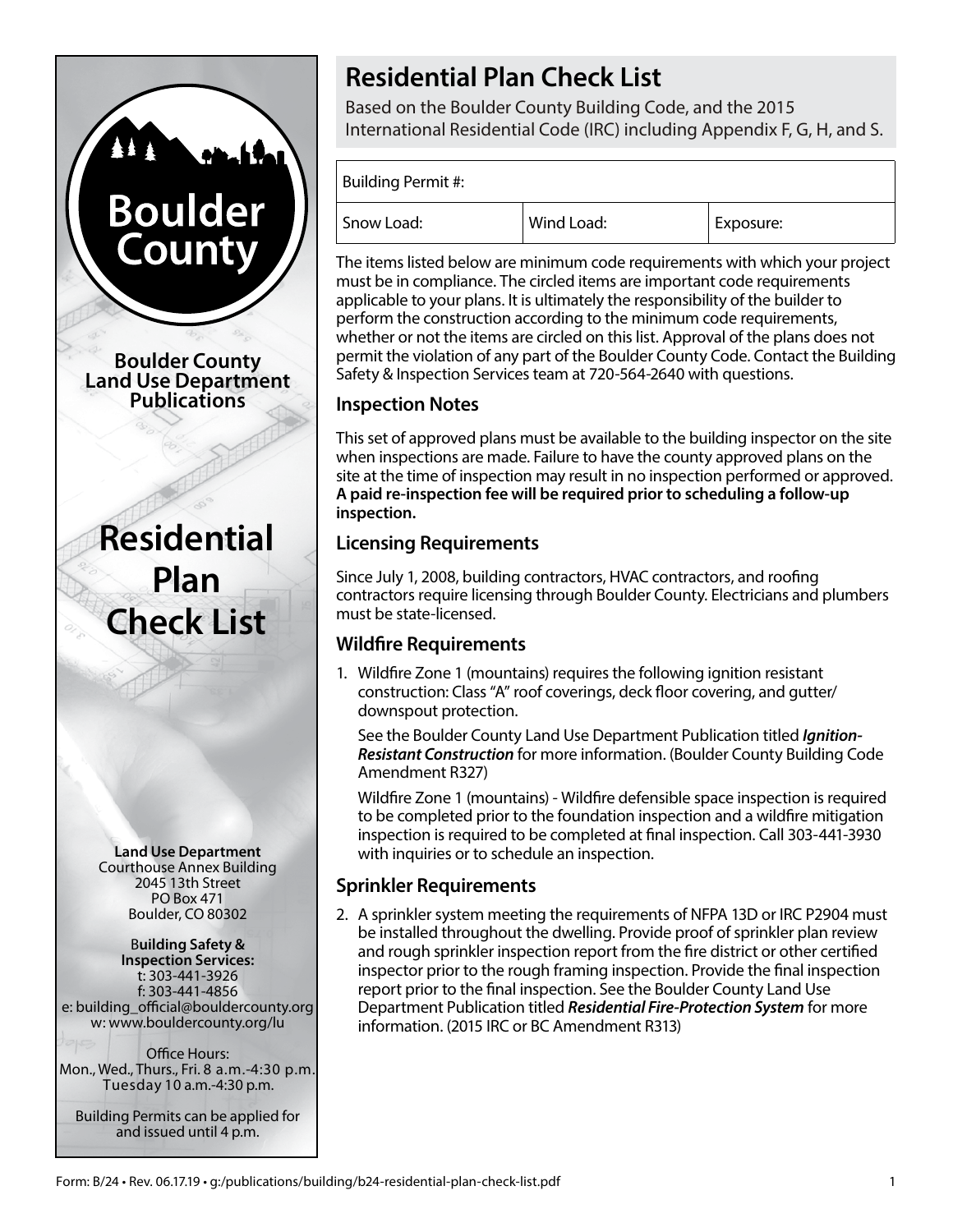# **Foundation, Basement, and Underfloor Area Requirements**

#### 3. **Burial depth requirements:**

See the Boulder County Land Use Department Publication titled *Burial Depth*, for more information.

**Electrical** - direct burial conductors shall be a minimum of 24-inches deep, non-metallic conduit 18-inches deep or 24-inches under driveways. (IRC Table E3803.1)

**Water Lines** - shall be a minimum of 36-inches deep. (IRC P2603.6)

**Gas Service Piping** - installed a minimum of 12-inches below grade or 8-inches below grade where serving individual outside appliances. An 18 AWG yellow insulated tracer wire must be installed adjacent to underground nonmetallic gas piping and terminate above grade at each end. (IRC G2415.1.2 and G2415.17.3)

4. Underground plumbing pipe shall have a solid and continuous load-bearing support. Piping cannot bear on rocks. Pipes passing under a footing or through foundation wall shall be provided with a relieving arch or a sleeve. Trenches parallel to footing shall not extend below the 45° plane of the edge of the footing.

Water piping must be buried a minimum 36-inches deep. Water service pipe may be installed in the same trench as the building sewer provided the sewer pipe material is listed for underground use within the building or the water service pipe is separated from the sewer by a minimum distance of 5-feet horizontally or elevated at least 12-inches above and to one side of the sewer line. See the Boulder County Land Use Department Publication titled *Burial Depth* for more information. (IRC P2603.5, 2604.2, P2604.4, P2605.1)

- 5. Frost depth to the bottom of the foundation footings must be as noted on the engineered plans. If not noted, the frost depth to the bottom of the footings must be a minimum of 30-inches below finished grade. (IRC Table R301.2.1)
- 6. Caisson and helical pier foundations will not be inspected by Boulder County. A qualified, Colorado-licensed engineer must perform the placement, drilling, and reinforcement of drilled piers. A signed, sealed and dated inspection report must be provided to Building Safety & Inspection Services prior to the rough inspections. (BC Amendment R110.3)
- 7. A perimeter drain system that discharges to an approved drainage system is required around all foundations that enclose usable spaces below grade. Foundations that retain earth and enclose interior spaces below grade must be damp proofed. (IRC R405.1, R406.1, BC Amendment R401.2.14)
- 8. (Not used)
- 9. Garage and carport floor surfaces must be approved noncombustible materials. Floors must be sloped to facilitate the movement of liquids to a drain or toward the main vehicle entry doorway. (IRC R309.2)
- 10. Foundation plates and sills must be bolted to the foundation wall as prescribed on the engineered plans. If not noted, bolts shall have a minimum diameter of ½-inch, embedded at least 7-inches and spaced not more than 6-feet apart. A minimum of 2 bolts are required per plate section, with one bolt located within 12-inches of each end of each plate. (IRC R403.1.6)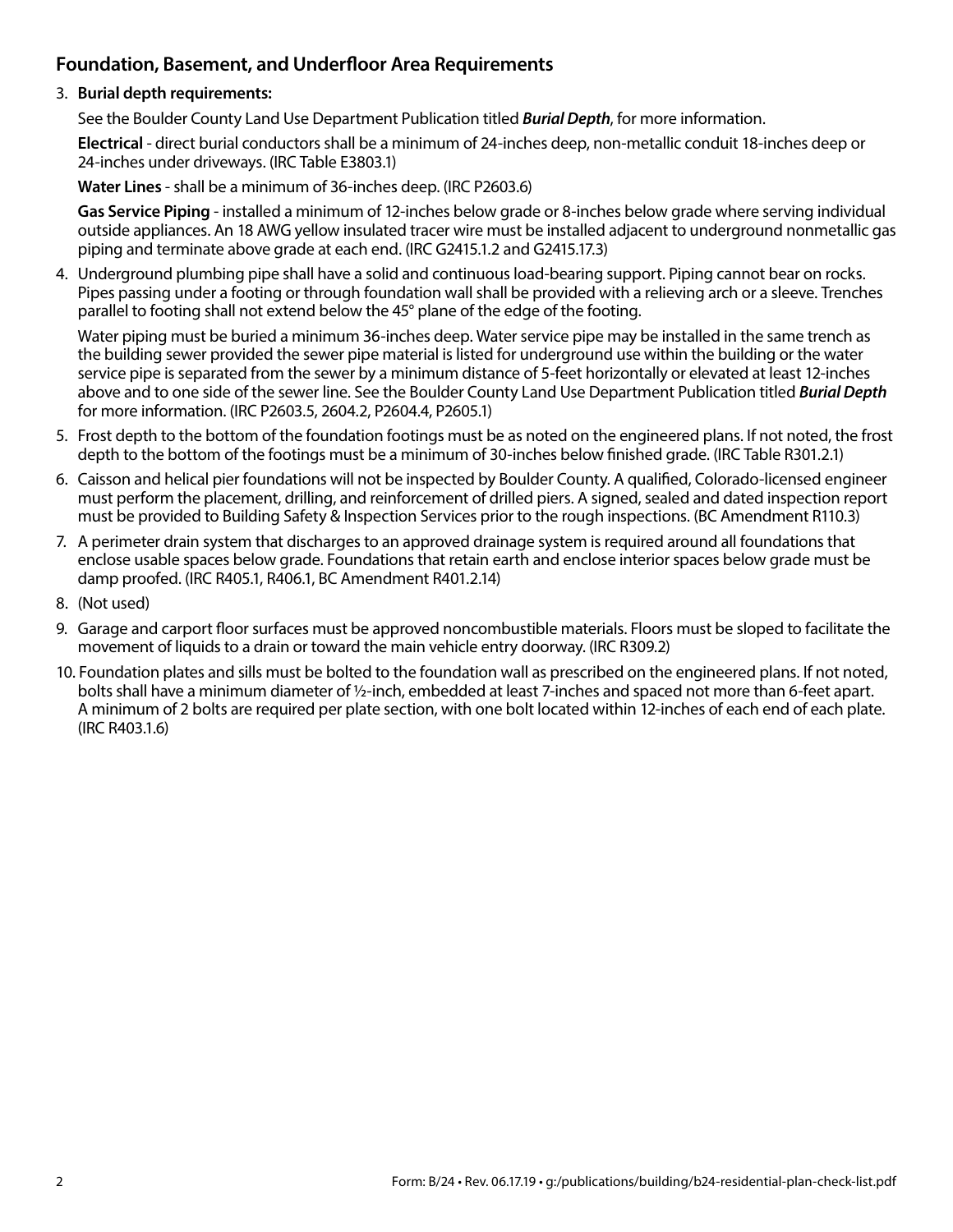# **Manufactured or Factory-Built Buildings**

#### 11. Manufactured Home & Factory Built Housing Requirements

**Installation Manual:** Installation of a manufactured home shall be in accordance with the manufacturer's installation instructions. Where the installation instructions are unavailable, installation shall be in accordance with the following standards:

**A.** Non-Permanent Installations: NCSBCS/ANSI A225.1-1994.

**B.** Permanent Foundation Installations: Permanent Foundation, Guide for Manufactured Housing, September 1996 (amended).

**C.** Engineered Foundation System as required by Boulder County Building Department.

**D.** IRC Appendix E

A copy of the manufacturer's instructions or the standards shall be available on site at the time of installation and inspection.

#### **HUD Manufactured Units**

**Label:** Each section of each home shall be labeled by the inspection agency. The permanently affixed label is located on the rear of each unit.

**Data Plate:** Each HUD home shall bear a data plate located near the main electrical panel, master bedroom closet, laundry room, or other readily accessible and visible location.

#### **Factory-Built Units**

**Colorado State Label:** The State of Colorado, Division of Housing insignia will be found in the kitchen sink cabinet. **Installation Insignia:** An insignia placed within 30" of the electric meter housing, or service entry, or on the meter

housing.

See the Boulder County Land Use Department Publication titled *Manufactured Home & Factory Built Housing* for more information (Manufactured Home and Factory Built Housing Installation Handbook, Colorado Division of Housing).

#### **Rough Framing and Wood Requirements**

- 12. The complete rough inspection is to be made after the rough framing, rough electric, rough plumbing, and rough heat and ventilation are complete. The building should be fully enclosed with the roof covering and siding in place. (BC Amendment Section 110)
- 13. Lumber, plywood, fiberboard, structural logs, and glued laminated timber must be identified by a grade mark or certificate of inspection issued by an approved agency. (IRC R502.1, R602.1, and R802.1)
- 14. Wood in contact with the ground that supports structures for human occupancy must be approved pressurepreservative-treated wood. (IRC R317.1.2)
- 15. Protection from decay shall be provided in the following locations by the use of naturally durable wood or wood that is preservative treated in accordance with AWPA U1: (IRC R317)

**A.** Wood joists closer than 18-inches and wood girders closer than 12-inches to grade located within foundation periphery.

**B.** Wood framing members that rest on concrete or masonry foundation walls and are less than 8-inches from the exposed ground.

**C.** Sills and sleepers on a concrete or masonry slab that is in direct contact with the ground.

- **D.** Wood girders entering concrete or masonry walls with a clearance less than ½-inch.
- **E.** Wood siding, sheathing, and wall framing less than 6-inches above the ground.

**F.** Wood members supporting moisture-permeable floors or roofs that are exposed to the weather.

**G.** Wood furring strips or wood members attached directly to the interior of below grade exterior masonry or concrete walls.

**H.** Wood in contact with the ground, embedded in concrete in direct contact with the ground or embedded in concrete exposed to the weather that supports permanent structures intended for human occupancy shall be approved pressure-preservative-treated wood.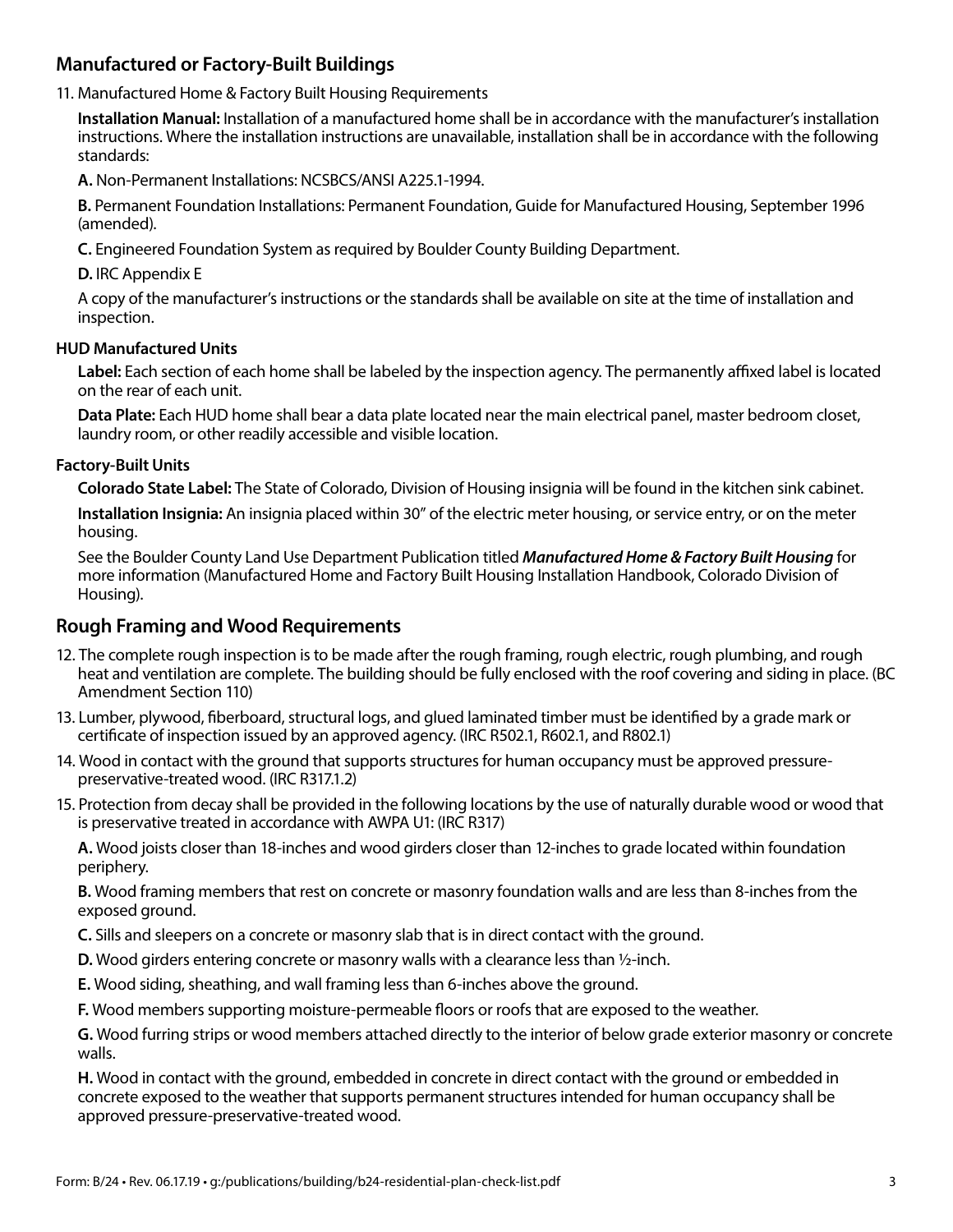- 16. Accessible under-floor areas shall be provided with a minimum 18-inches x 24-inches opening through the floor or 16-inches x 24-inches opening through the perimeter wall. When the access is through a below-grade wall an areaway of not less than 16-inches x 24-inches must be provided. Where equipment is located beneath the floor, the access opening must be within 20-feet of the equipment and allow the removal of the largest piece of equipment. (IRC R408.4 and M1305.1.4)
- 17. Basements greater than 200 square feet and every sleeping room shall have at least one operable emergency and rescue opening or a door to the exterior. Emergency escape and rescue openings shall meet the following requirements: A minimum clear width of 20-inches, a minimum clear height of 24-inches, with a total net clear opening of 5 square feet for grade level windows and 5.7 square feet for all others. A sill height of not more than 44 inches measured from the finished floor to the bottom of the clear opening. Window wells for emergency escape and rescue shall provide a minimum net area of 9 square feet with minimum horizontal projection and width of 36-inches. The area of the widow well shall allow the emergency escape and rescue opening to fully open. See the Boulder County Land Use Department Publication titled Emergency Escape and Rescue Openings, for more information. (IRC R310)
- 18. Columns must be restrained to prevent lateral displacement at the bottom end to insure against uplift. (IRC R301.2.1, R407.3)
- 19. Fire blocking shall be installed to cut off all concealed draft openings in the following locations: (IRC 302.11)

**A.** In concealed spaces of stud walls and partitions, including furred spaces, vertically at the ceiling and floor levels, and at 10-feet horizontal intervals.

**B.** At interconnections between concealed vertical and horizontal spaces such as occur at soffits, drop ceilings, and cove ceilings.

**C.** In openings around vents, pipes, ducts, cable, wires, chimneys, fireplaces, and similar openings that afford a passage for fire at ceiling and floor levels.

**D.** In concealed spaces between stair stringers at the top and bottom of the run, and between studs in line with the run of the stairs at unfinished walls.

- 20. Stairways must be at least 36-inches in width. Handrails shall not project more than 4½-inches. The maximum rise may not exceed 7¾-inches. The minimum tread depth may not be less than 10-inches. Minimum headroom is 6-feet, 8-inches. For stairways with solid risers a nosing of 34-inch to 1¼-inches shall be provided. When open risers are used the opening between the treads shall not allow the passage of a 4-inch sphere. Landings must be provided at the top and bottom of the stairway that is the width of the stairway measuring at least 36-inches in the direction of travel. See the Boulder County Land Use Department Publication titled *Residential Stairways, Handrails, Ramps, and Guards* for more information. (IBC 110.3 R610)
- 21. Winding stairways require a 10-inch tread depth at a point 12-inches from where the tread is the narrowest. Winder treads shall have a minimum tread depth of 6-inches. See the Boulder County Land Use Department Publication titled Residential Stairways, Handrails, Ramps, and Guards, for more information. (IRC R311.7.5.2.1)
- 22. Structural insulated panels (SIPs) must be installed per the listing. Provide a panel layout schedule at the rough inspection. A Colorado-licensed engineer must inspect panels supporting other than uniform loads and the written report provided to the Building Inspection Services. (BC Amendment R110.7.1)
- 23. Insulated concrete form (ICF) wall systems must be designed by a Colorado-licensed engineer or be designed per IRC R611 to include reinforcement, lintels, sill and ledger anchorage. Foam insulation may not be exposed to the interior of the building. (IRC R608)
- 24. One layer of No. 15 asphalt felt, free from holes and breaks, complying with ASTM D 226 for Type 1 felt or other approved water-resistive barrier shall be applied over studs or sheathing of all walls within the exterior wall envelope. (IRC R703.2)
- 25. Ceiling heights for habitable rooms, hallways, bathrooms, toilet rooms, laundry rooms, and basements shall be a minimum of 7-feet measured from the finished floor to the lowest projection of the ceiling. Non-habitable basements may have a ceiling height of 6-feet, 8-inches with clearance below beams and ducts of 6-feet, 4-inches. Bathroom may have a ceiling height of 6-feet, 8-inches at the fixture front clearance area and over the fixture. (IRC R305.1)
- 26. Attic access must be provided for attics that exceed 30 square feet and that have a vertical height of 30-inches or greater. The access must be located in a hall or readily accessible location with a minimum 22-inches x 30-inches access opening. The access must provide a minimum of 30-inches headroom. (IRC R807)

#### 27. **Roof ventilation (IRC R806)**

**A.** Enclosed attic and rafter spaces must have cross ventilation for each space through screened openings. The total net free ventilating area shall not be less than 1 to 150 of the area of the space ventilated. The area may be reduced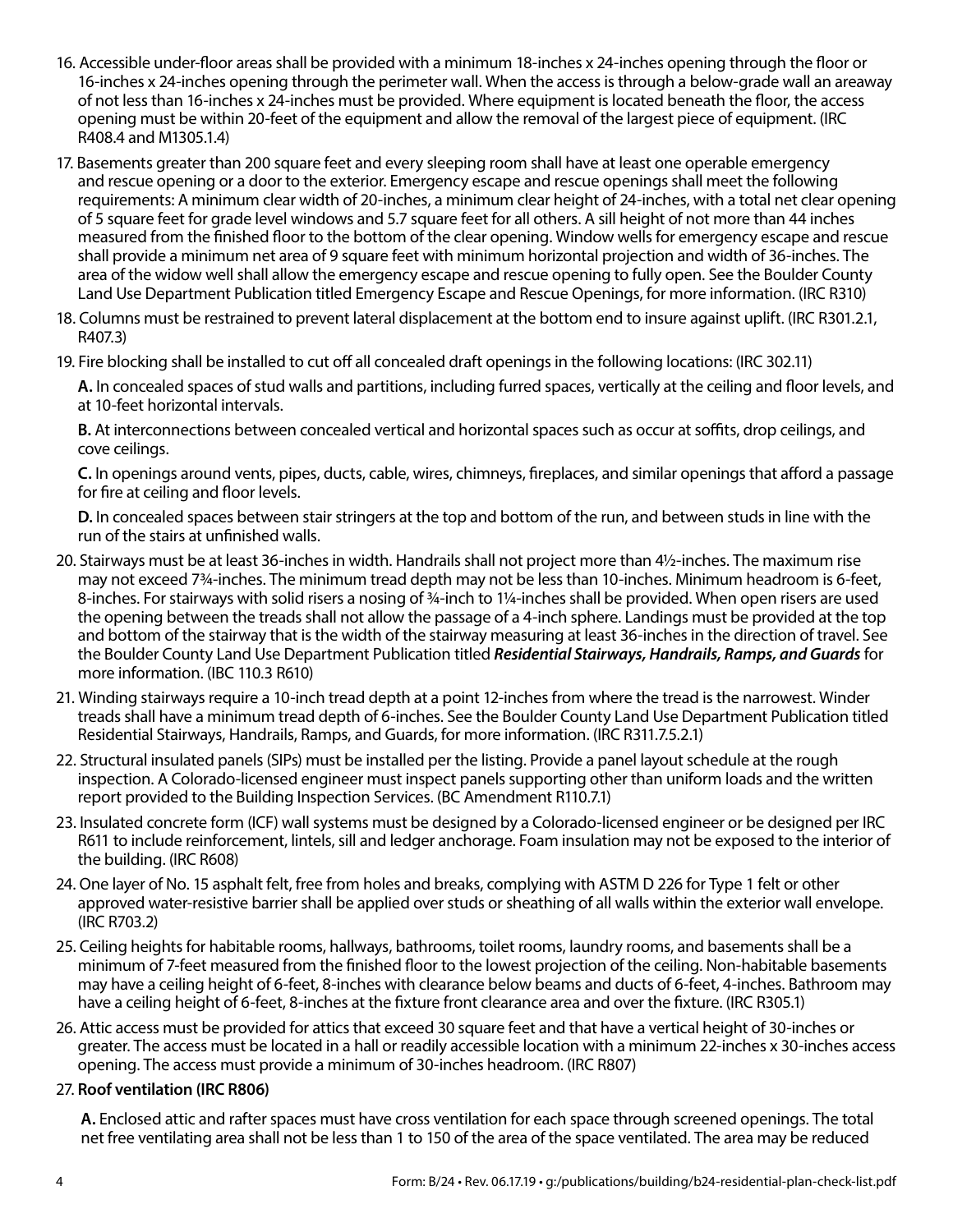to 1 to 300 if 50-80% is provided by ventilators located in the upper portion of the space or if a vapor barrier not exceeding 1 perm is installed on the warm side of the ceiling. At least a 1-inch space is required between the roof sheathing and the insulation at the location of the vent. (IRC R806.1)

**B.** Unvented attic and unvented enclosed rafter assemblies. Unvented attics and unvented enclosed roof framing assemblies created by ceilings that are applied directly to the underside of the roof framing members and structural roof sheathing applied directly to the top of the roof framing members/rafters, shall be permitted where all the conditions of R316 and R806.5 are met.

- 28. Rafters must be framed to a minimum 1-inch nominal ridge board that is not less than the depth of the cut end of the rafter or to each other using a gusset plate. Hip, and valley rafters shall be a minimum of 2-inches and not less in depth than the cut end of the rafter. Hip and valley rafter shall be supported at the ridge by a brace to a bearing partition or be designed. (IRC R802.3)
- 29. Rafters and ceiling joists having a depth-to-thickness ratio exceeding 5:1 shall be provided with lateral support at points of bearing to prevent rotation. Rafters and ceiling joists having a depth-to-thickness ration exceeding 6:1 shall be supported laterally by solid blocking, diagonal bridging or a continuous 1-inch by 3-inch wood strip nailed across the rafters. (IRC R802.8)

Roof trusses or rafters must be attached to supporting walls with approved hurricane clips. Trusses must be braced to prevent rotation and to provide lateral stability in accordance with the construction documents and the individual truss design drawings. (IRC R502.11.2, R802.11)

- 30. Trusses must be designed and fabricated in accordance with ANSI/TPI 1. A licensed professional shall prepare the truss design. Trusses must be legibly marked within 2-feet of the center to identify the manufacturer, the design load, and the spacing. Truss engineering and layout must be provided at the site at the rough framing inspection. (IRC R502.11 and R802.10)
- 31. Roofing material installed in the mountain areas is limited to Class -"A" roof coverings. Wood roofs in the plain areas are limited to minimum Class "B" roof coverings. Shingle installation shall meet the manufacturer's high-wind installation procedures in areas where wind load is greater than 110 mph (V3S). See the *Boulder County Wind Speed* map for wind speed information. (IRC Chapter 9, BC Amendment R301.2.1, R327, and manufacturer's listing)
- 32. Roofs decks and enclosed roofed areas must be provided with roof drains installed at the low point of each roof. Where roof drains are installed, overflow drains or scuppers are required. (IRC R903.4)
- 33. Exterior finish materials must conform to the conditions of your Site Plan Review to include: roof covering, siding, ignition resistant construction, color requirements, conforming light fixtures which comply with the approved lighting plan, and re-vegetation requirements.

# **Glazing And Window Requirements**

- 34. All habitable rooms shall be provided with aggregate glazing area for natural light of not less than 8% of the floor area of such rooms. The glazed areas need not be installed in rooms where section M1507 is satisfied and artificial light is provided at an average of 6 footcandles at a height of 30 inches. Sleeping rooms must meet egress requirements. (IRC R303.1, R310)
- 35. Safety glazing shall be installed in the following hazardous locations and be permanently labeled as safety or tempered glazing: glazing panels in doors; glazing enclosing spas, bathtubs or showers; glazing panels adjacent and within 24-inches of the edge of a door; glazing panels greater than 9 square feet within 18-inches of the floor; glazing used for railings; glazing used for barriers for swimming pools and spas; and glazing enclosing stairways, landings, and ramps within 36-inches horizontally of a walking surface. See the Boulder County Land Use Department Publication titled Safety Glazing, for more information. (IRC R308)
- 36. Skylights must be: (IRC R308.6 and BC Amendments Table N1102.1)
	- **A**. laminated glass (with restrictions).
	- **B.** fully tempered glass (with retaining screen).
	- **C.** heat-strengthened glass (with retaining screen).
	- **D.** wired glass (with retaining screen in multiple glazing condition only).
	- **E.** approved rigid plastic.
	- **F.** Skylight U-factor required U-0.43.

Skylights installed on roofs flatter than 3 units vertical to 12 units horizontal must be mounted on a curb 4-inches above the roof.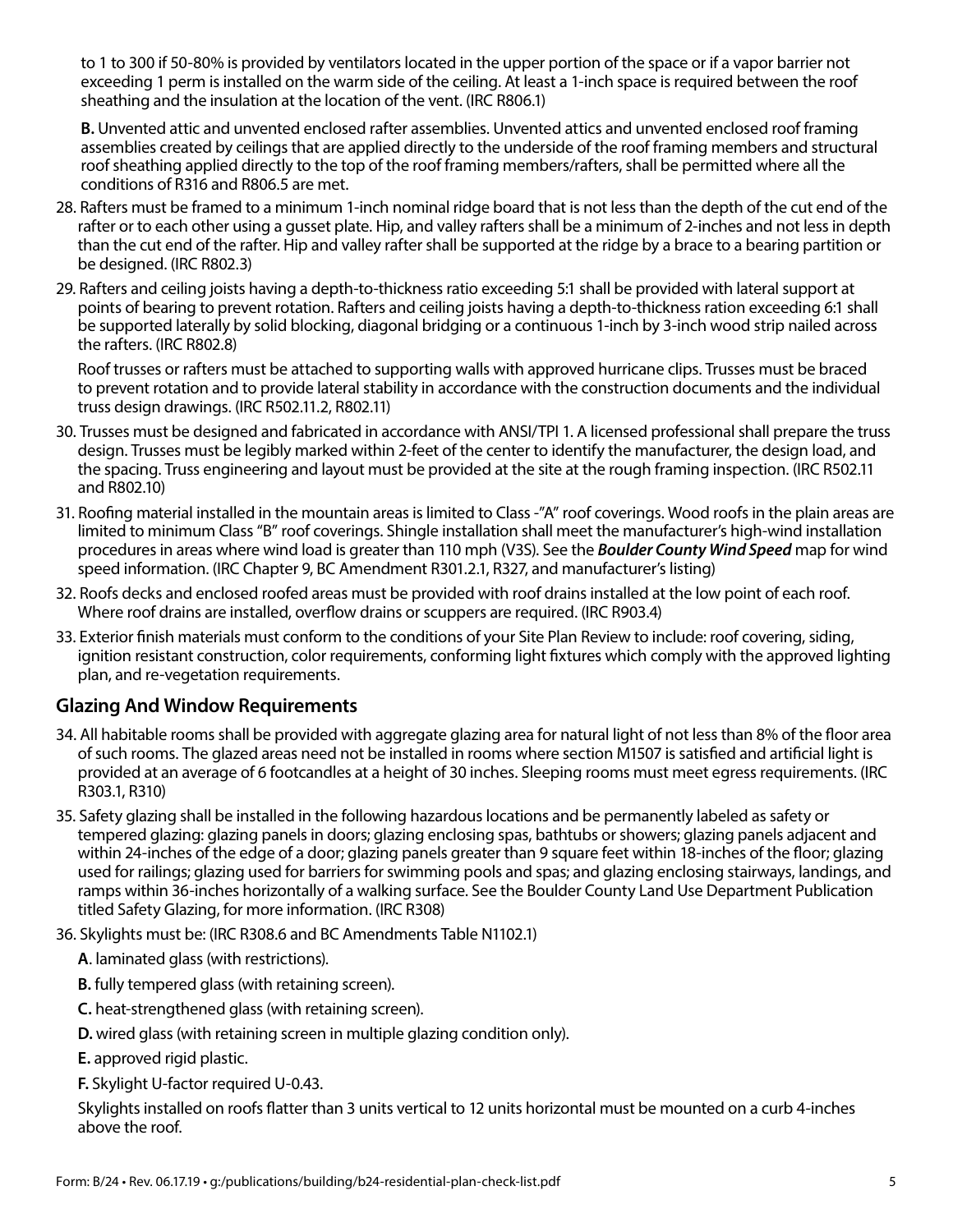# **Heating and Ventilation Requirements**

37. Crawl spaces shall be provided with conditioned air in compliance with IRC 408.3 Crawl space walls shall be insulated in accordance with Table N1102.1.2 or Table N 1102.1.4. Crawl space wall insulation shall be permanently fastened to the wall and extend downward from the floor to the finish grade level and then vertically and/or horizontally for a least an additional 24-inches. Exposed earth in unvented crawl space foundations shall be covered with a continuous Class I vapor retarder with a minimum thickness of 10-mil. All joints of the vapor retarder shall overlap by 6-inches and be sealed and taped. The edges of the vapor retarder shall extend at least 6-inches up the stem wall and shall be attached to the stem wall. N1102.2.11

Ventilated crawlspaces. Ventilated crawlspaces shall be provided with insulation in accordance with Table N1102.1.2, R408.1, R408.2

38. Ventilation (IRC R303.1, BC Amendments N1103.6 and Table N1103.6.1)

**A.** Habitable rooms must be provided with outdoor openings for ventilation equal to at least 4% of the floor area and shall have heating facilities capable of maintaining 68° at 3-feet above the floor and 2-feet from exterior walls.

**B.** The windows need not be openable in a room where an opening is not required to be an egress window, and a whole house mechanical ventilation system designed to meet M1507.3 is installed.

- 39. Bathroom exhaust fans shall exhaust directly to the exterior and must be provided in bathrooms where windows of at least 3 square feet are not provided. The mechanical ventilation must be capable of providing an exhaust capacity of 50 cfm intermittent or 20 cfm continuous exhaust. (IRC R303.3, M1507.4)
- 40. Dryer vents must be rigid metallic, independent of all other systems, shall terminate outside the building, be equipped with a back draft damper, and sized and terminated per the manufacturer. The maximum length of the exhaust duct shall be 35-feet (Unless approved under the manufacturer's listing) from the connection to the transition duct from the dryer to the outlet terminal. Where fittings are used, the maximum length of the exhaust duct shall be reduced in accordance with (IRC Table M1502.4.4.1) Flexible transition ducts are limited to 8-feet, shall not be concealed within construction, and shall be listed and listed per UL 2158A. (IRC M1502)
- 41 Appliances and equipment shall be installed in accordance with the conditions of their listing. Manufacturer's installation instructions must be available at the time of the inspection. (IRC G2408.1, M1307.1, M1401.1, M1902.2)
- 42. Appliances shall be accessible for inspection, service, repair and replacement without removing permanent construction. 30-inches of working depth and width shall be provided in front of the control side of an appliance. (IRC M1305.1)
- 43. Gas and solid fuel appliances located in a garage and hazardous locations shall be elevated so the source of ignition is at least 18-inches above the floor. Rooms and spaces that are communicate directly with the garage and are not part of the living space shall be considered as part of the garage. Appliances located in garages must be installed at least 6-feet above the floor or protected from motor vehicle impact. (IRC G2408.2, G2408.3)
- 44. Combustion air is required for all liquid fuel, solid fuel and gas appliances. (IRC M1701.1, G2407)
- 45. Gas burning appliances may not be located in or obtain combustion air from: a sleeping room, bathroom, toilet room, or storage closet unless it is a direct vent appliance or installed in an enclosure that opens only into a bedroom or bathroom in and such enclosure is provided with a solid weather-stripped door, a self-closing device and all combustion air is taken from the outdoors. (IRC G2406.2)
- 46. Gas logs installed in solid fuel burning fireplaces shall be tested in accordance with ANSI Z21.60 and installed per the manufacturers installation instructions. Gas logs installed in bedrooms must be direct vent or provided with an approved source of outside combustion air. The approved gas log set must be installed in the Solid-fuel burning appliances at the final inspection. (IRC G2406, G2432, and G2434)
- 47. Solid-fuel-burning fireplace stoves, fireplace inserts or wood stove appliances shall conform with emissions testing, certification and labeling requirements per Title 30, Article 28, Sections 402-405 of the Colorado

Revised Statutes. The Air Pollution Control Division of the Colorado Department of Health must certify these appliances to meet the emissions standards of Section IV of Regulation No. 4 of Volume I of the Colorado Air Quality Control Commission as EPA Phase II or Colorado Phase III solid-fuel-burning devices. (BC Amendment IMC Chapter 9)

48. B, BW, and L vents and factory-built chimneys must be provided with a clearance to combustibles per the manufacturer's listing. Where vents pass through insulated assemblies, they must be provided with an insulation shield. A clearance of 9-inches is required between single wall vent connectors and combustibles. Gas vents must penetrate through the roof flashing, jack or thimble and terminate in a listed cap or per the manufacturers listing. Decorative shrouds installed at terminations shall be listed and installed per the manufacturer. (IRC G2425, G2426, G2427)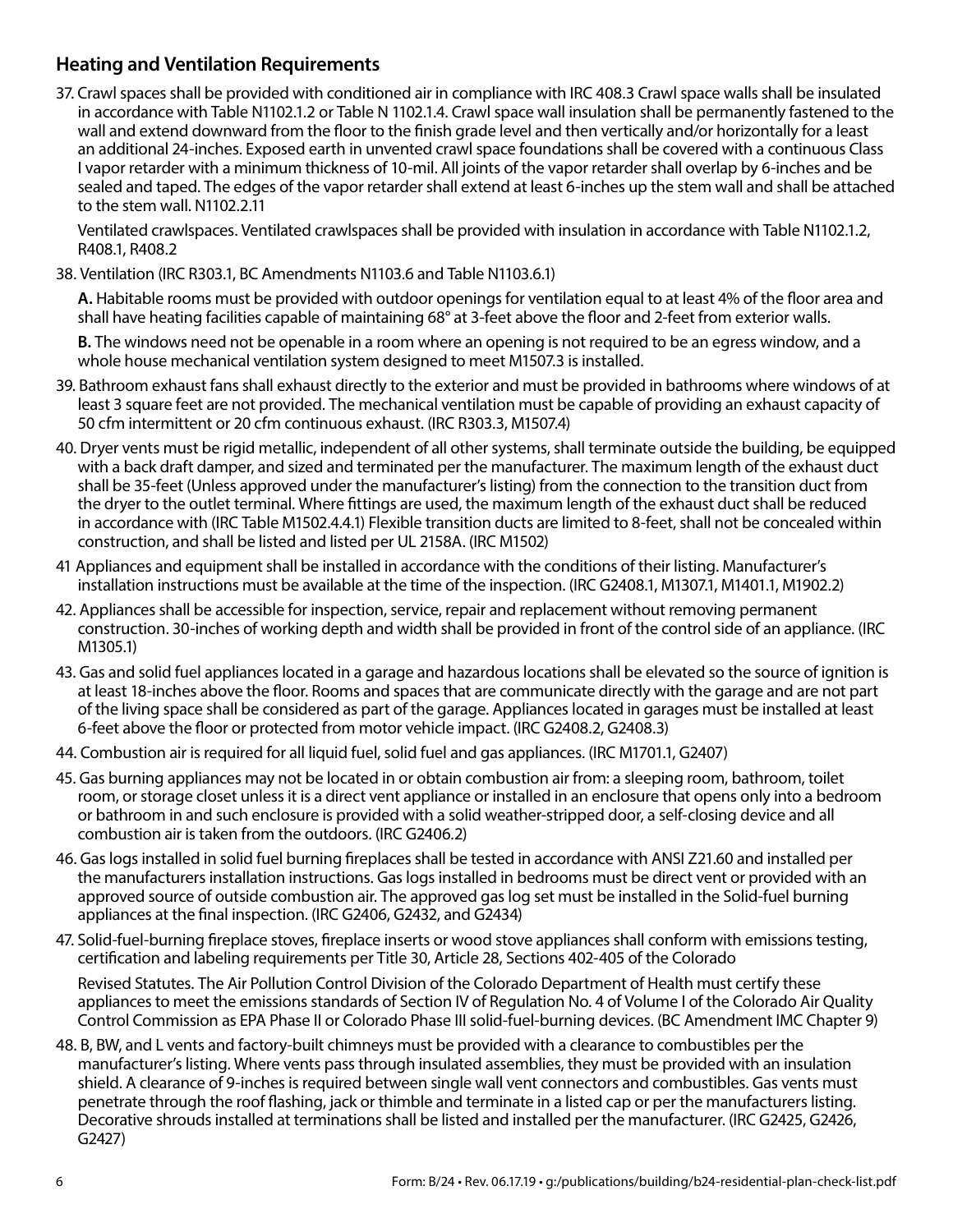49. Chimneys shall be protected with a spark arrester consisting of 19 gage galvanized steel or 24 gage stainless steel, with openings not exceeding ½-inch. (IRC R1003.9.2)

# **Electrical Requirements**

- 50. All electrodes present at each structure shall be bonded together to form one grounding electrode system to include: Concrete Encased Electrodes (UFER), water piping, ground rings, grounding rods, and plate electrodes. Bonding shall ensure electrical continuity. The electrode conductor must be connected in an approved manner and inspected prior to concealing. (IRC E3607, E3608, E3609, E3610, E3611)(NEC 250.24, 250.28, 250.32, 250.50)
- 51. All electrical receptacle, switch, light, and junction boxes shall be made up using proper mechanical connectors at time of rough inspections. This includes hot, neutral, and grounding conductors.
- 52. Tamper -resistant Receptacle outlets are required in every kitchen, family room, dining room, living room, parlor, library, den, sunroom, bedroom, recreation room or similar dwelling areas spaced so that no point along the wall line exceeds 6-feet from an outlet. (IRC 3901, E4002, E400.14)(NEC 210.52, 406.3, 406.12)

**A.** Counters 12-inches in width or wider shall have receptacles placed no more than 20-inches above the counter top and spaced so no point exceeds 24-inches from an outlet.

**B.** Island and peninsula counters with a length at least 24-inches and a width of 12-inches or greater must be equipped with at least one outlet.

**C.** At least one receptacle shall be installed in a bathroom within 36-inches of each basin.

**D.** At least one receptacle shall be installed for laundry equipment, in unfinished basements, and in each car space of attached and detached garages. The branch circuit supplying the garage receptacles shall not supply outlets outside of the garage. (IRC 3901.9)(NEC 210.52(G)(1))

**E.** Not less than one receptacles outlet that is readily accessible from grade level and located not more than 6 feet 6 inches above grade, shall be installed outdoors at the front and back of each dwelling unit having direct access to grade level. Balconies, decks, and porches that are accessible from inside of the dwelling unit shall have at least one receptacle outlet installed within the perimeter of the balcony, deck, or porch.

**F.** At least one receptacle outlet that is accessible while standing at grade level and located not more than 6-feet,6 inches (1981-mm) above grade, shall be installed outdoors at the front and back of each dwelling unit having direct access to grade. Balconies, decks, and porches that is accessible from inside of the dwelling unit.

**G.** Attics or crawlspaces containing equipment must be provided with at least one receptacle outlet within 25-feet of the equipment.

**H.** Hallways of 10 feet or more in length shall have at least one receptacle outlet. The hall length shall be considered the length measured along the centerline of the hall without passing through a doorway. Foyers that are not part of a hallway and is greater than 60 square feet shall have a receptacle(s) located in each wall space that is 3 feet or more in width. Doorways, door-side windows that extend to the floor, and similar openings shall not be considered as wall space.

- 53. A minimum of two 20-amp rated branch circuits shall serve receptacles in the kitchen, pantry, breakfast area, and dining area. At least one 20-amp branch circuit shall supply bathroom receptacles and at least one 20-amp branch circuit shall supply laundry. Refrigerator receptacle can be connected to one of the two required kitchen branch circuits or from an individual branch circuit rated 15 amperes or greater. (IRC E3703.2, E3703.3, E3901)(NEC 210.52(B))
- 54. Ground fault protection shall be provided on all 125-volt single phase 15 and 20-ampere receptacles installed in bathrooms, garages and accessory buildings, outdoors, crawl spaces, unfinished areas of basements, kitchens including dishwashers, within 6' of all other sinks, and laundry areas. Ground-fault circuit interrupters shall be installed in readily accessible locations. (IRC E3902)(NEC 210.8, 210.8(D))
- 55. **A**. Combination type arc-fault circuit interrupters must be installed on all 120-volt 15 and 20-amp branch circuit outlets installed in kitchens including dishwashers and disposal, family rooms, dining rooms, living rooms, parlors, libraries, dens, bedrooms, sun rooms, recreation rooms, closets, hallways, laundry areas and similar rooms or areas. Arc-fault circuit interrupters shall be installed in readily accessible locations. (IRC E3902.16)( NEC 210.12)

**B.** Whenever a branch circuit wiring is modified, replaced, or extended in any of the areas specified in 55A above, the branch circuit shall be protected by one of the following: (IRC 3902.17)(NEC 210.12(B))

1. A combination-type AFCI located at the origin of the branch circuit

2. An outlet branch circuit type AFCI located at the first receptacle outlet of the existing branch circuit.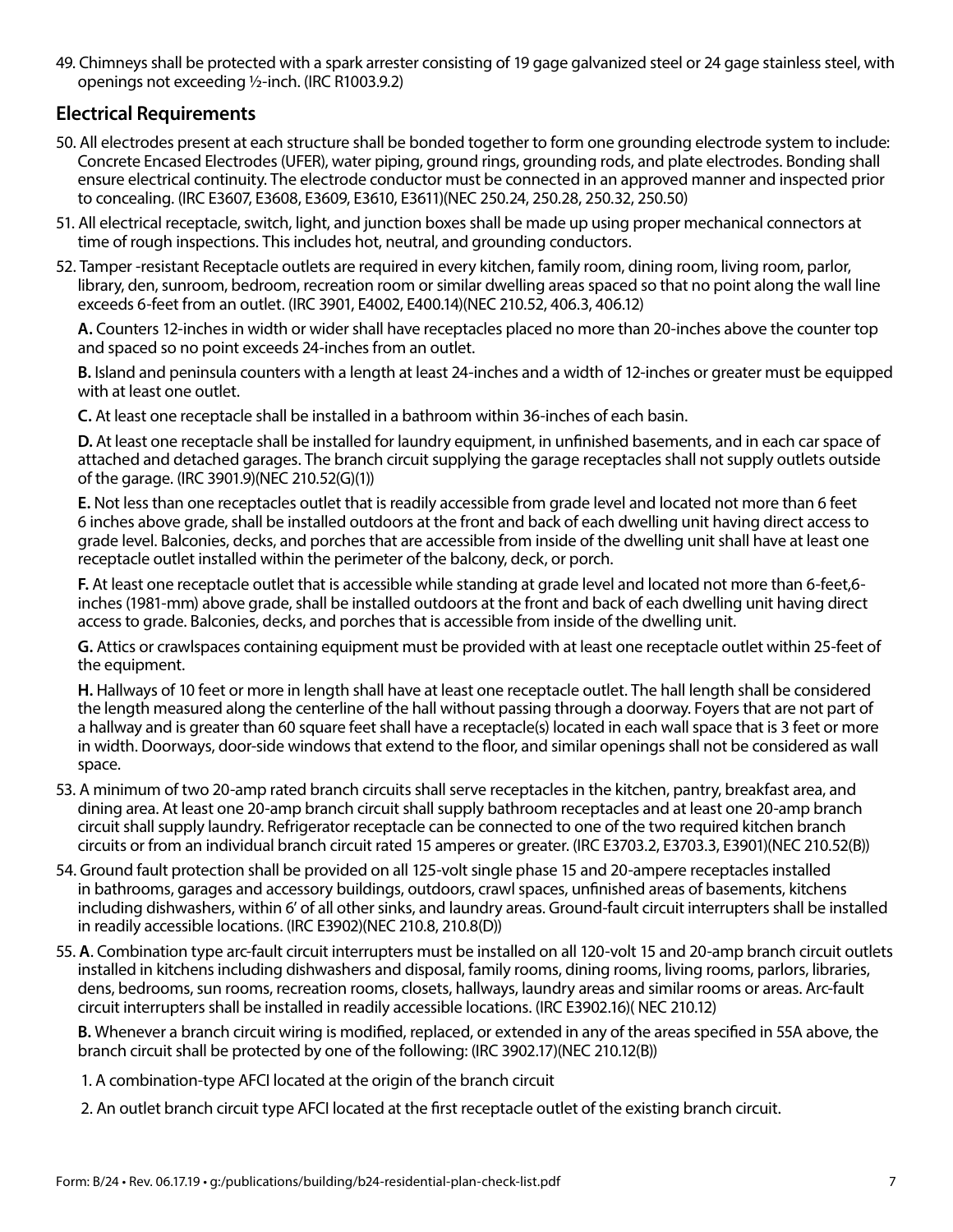**Exception:** AFCI protection shall not be required where the extension of the existing conductors is not more than 6' in length and does not include any additional outlets or devices.

- 56. At least one wall switch-controlled lighting outlet shall be installed in every habitable room, bathroom, hallway, stairways, attached garage, detached garage and assessor building with electric power, and at the exterior side of each outdoor exit door having grade level access. Attics, under floor spaces, utility rooms and basements containing equipment or used for storage must be provided with a switch operated light. (IRC E3903)(NEC 210.70)
- 57. Smoke alarms shall comply with UL 217 and UL 2034. Smoke alarms are to be powered by the building's wiring with battery backup and shall be interconnected so the actuation of one alarm will activate all alarms in the dwelling unit. Interconnection of smoke alarms shall not be required where alterations or repairs do not result in removal of interior wall or ceiling finishes exposing the structure, unless there is an attic, crawl space or basement available that could provide access for interconnection without the removal of interior finishes. Smoke alarms shall be permitted to be battery operated where installed in buildings without commercial power. Smoke alarms shall be installed in the following locations: (IRC R314)
	- **A.** In each sleeping room;
	- **B.** Outside each sleeping area in the immediate vicinity of the bedrooms
	- **C.** One on each additional story including basements.

**D.** Smoke alarms shall be installed not less than 3 feet horizontally from the door or opening of the bathroom that contains a bathtub or shower unless this is would prevent placement of a smoke alarm in locations listed above.

Carbon Monoxide alarms shall comply with UL 2034 and UL 217. Carbon Monoxide alarms are required in a singlefamily dwelling that has fuel-fired appliance(s), or an attached garage. The alarm must be installed within 15-feet of the entrance to each sleeping room and must be listed by a nationally recognized, independent lab. Plugs into a dwelling's electrical outlet and has a battery backup. They may be combined with a smoke-detecting device if the combined device complies with applicable law. (IRC R315)

58. Clothes closet lighting shall be limited surface-mounted or recessed incandescent fixtures with completely enclosed lamps, surface-mounted or recessed fluorescent fixtures, surface-mounted fluorescent or LED luminaires identified as suitable for installation within the closet storage space.

Surface mounted and recessed fixtures shall be installed on the wall above the door or on the ceiling with the following clearances between the fixture and the nearest point of a storage space as follows: (IRC E4003.12, NEC 410.16)

**A.** Incandescent fixtures or LED shall have a minimum 12-inch clearance.

**B.** Fluorescent fixtures shall have minimum 6-inch clearance.

**C.** Recessed incandescent or LED luminaires with completely enclosed light source shall have a minimum of 6" clearance.

**D.** Recessed fluorescent fixtures shall have a minimum 6-inch clearance.

- 59. Working space must be provided around energized equipment for servicing and maintenance. The minimum dimensions shall not be less than 36-inches in depth and 30-inches in width in front of the equipment. Working space shall extend to at least 6-feet, 6-inches above the floor. (IRC E3405.2, NEC 110.26)
- 60. Electrical fixtures installed in wet or damp locations shall be installed so that water cannot enter or accumulate in wiring compartments or other electrical parts. Fixtures installed in wet locations must be labeled "suitable for wet locations." Fixtures installed in damp locations must be labeled "suitable for damp locations" or "suitable for wet locations." Switches or circuit breakers located in wet locations or outdoors must be enclosed in a weatherproof enclosure. Outdoor receptacles must have a weatherproof enclosure and an in-use cover. (IRC 4003.9, 4001.7, 4002.8, NEC 410.10(A), 404.4, 406.9(A))

Cord-connected fixtures, hanging fixtures, track lighting, pendants, and ceiling fans shall not be located within 3-feet horizontally and 8-feet vertically from the top of a tub or shower rim. (IRC E4003.11, NEC 410.10(D))

- 61. Swimming pools, fountains, hot tubs, spas, and hydro-massage "Jacuzzi" tubs and similar installations shall comply with all provisions of the IRC for the approval of bonding equipment and lighting. All 15 and 20 amp, single-phase 125-volt receptacles located within 20-feet of the inside walls of pools, outdoor spas and hot tubs shall be protected by a GFCI circuit. Motors and equipment must be accessible without damaging the building structure or building finish. (IRC E4202, E4203, E4204, E4205, E4206)( NEC 680)
- 62. The reinforcing shell of the pool shell, metal forming shells, coping stones, deck, brackets of niche fixtures, metal fittings, and electrical equipment, located less than 5-feet horizontally and less than 12-feet above maximum water level of swimming pools and built in place hot tubs shall be bonded together. The parts specified above shall be connected to an equipotential bonding grid. (IRC E4204.2, NEC 680.26)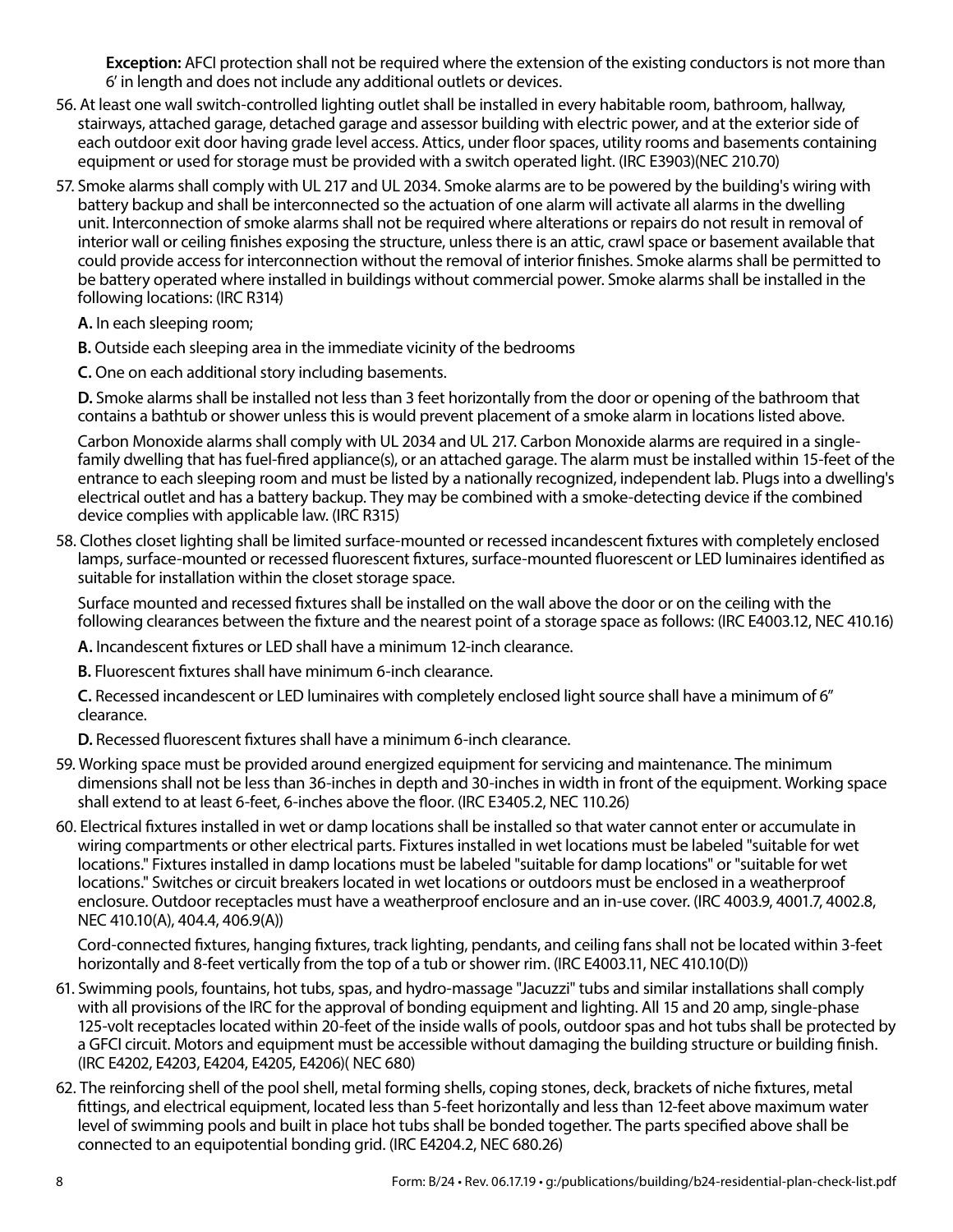# **Plumbing Requirements**

- 63. Piping must be inspected and tested prior to concealing. It shall be protected against physical damage and it must be approved for use and bear the identification of the manufacturer. (IRC P2503, P2603, P2609)
- 64. Where drainage is roughed-in for future fixtures, the installation shall be terminated with an accessible permanent plug or cap fitting. (IRC P3005.1.6)
- 65. The centerline of toilets or bidets shall not be less than 15-inches from adjacent walls or tub. Toilets, bidets, and lavatories must have a minimum clear space of 21-inches in front of the fixture. (IRC P2705)
- 66. Showers and tub/shower combinations shall have control valves of the pressure balance, thermostatic mixing or combination pressure balance/thermostatic mixing valve types with high limit stop per ASSE 1016 or CSA B125.1.6. Tubs shall also have a control valve as listed for a shower or a water-temperature-limiting device that conforms to ASSE 1070. The high limit stop for a device shall be set to a maximum of 120°. (IRC P2708.3, P2713.3)
- 67. Backflow prevention must be provided to prevent contamination of potable water. This includes but is not limited to: hose connections, irrigation systems, boilers, solar systems, fire sprinklers, and dishwashers. (IRC P2902.2, Table P2902.3, P2717)

### **Insulation**

- 68. Insulation and energy conservation shall meet Boulder County BuildSmart program (Boulder County's green building program). See the Boulder County Building Code Amendments or Boulder County BuildSmart Section N1102.1 Prescriptive Path Option Requirements for more information. Conform to the HERS rating or prescriptive path.
- 69. Foam plastic must have a flame spread rating of not more than 75 and a smoke development index of not more than 450. Foam insulation must be separated from the interior of the building by a  $\frac{1}{2}$ -inch gypsum board or an approved thermal barrier. In an attic or crawlspace, foam may be protected by: 1½-inch mineral fiber insulation; ¼-inch wood structural panel; 3/8-inch particle board; ¼-inch hardboard, 3/8-inch gypsum board, or corrosion-resistant sheet metal not lest that .016 thick. (IRC R316)
- 70. Combustible insulation shall be separated a minimum of 3-inches from fan motors and heat-producing devices. Insulation shields must be provided where vents pass thorough insulated assemblies and must terminate at least 2-inches above attic insulation materials. Can lights must be airtight if located in the building envelope. (G2426.4 and BC Amendments N1102.4.5) Recessed lighting fixtures must either be IC-rated or installed in a sealed box in which the insulation is at least 3-inches from the light fixture. All recessed lights must be tightly sealed or gasketed to prevent air leakage through the fixture into the ceiling cavity. (IRC N1102.4.5)
- 71. Class I or II vapor retarders are required on the interior side of the insulation in framed walls, floors and roof/ceilings of the building's thermal envelope. The vapor barrier is not required in construction where moisture or freezing will not damage the materials, or where the framed cavity (or space) is ventilated to allow moisture to escape. A vapor retarder is not recommended on a concrete basement foundation wall or in a shower/bath compartment (IRC 702.7, R702.7.1). Comply with the manufacturers specification listing for the product installation.

#### **Wallboard Requirements**

72. The garage shall be separated from the residence and its attic by materials of not less than ½-inch gypsum board applied to the garage side. Garages beneath habitable rooms shall be separated from all habitable rooms above by not less than 5/8-inch Type X gypsum board. Where the separation is a floor-ceiling assembly, the structure supporting the separation shall also be protected by not less than ½-inch gypsum board. (IRC R302.6)

Openings between the garage and residence shall be equipped with solid wood doors not less than 1 3/8-inch in thickness, solid or honeycomb core steel doors not less than 1 3/8-inch thick, or 20-minute fire-rated doors. Openings are prohibited between garages and rooms used for sleeping . (R302.5.1 and BC Amendments N1105.2.4) Doors between attached garages and living space shall be weather stripped to the degree necessary to make them airtight and shall be self-closing and self-latching.

- 73. Enclosed accessible space under stairs shall have walls, under stair surface and any soffits protected on the enclosed side with ½-inch gypsum board (IRC R302.7).
- 74.Water-resistant gypsum backing board used as the base or backer for adhesive application of ceramic tile or other required nonabsorbent finish material shall conform to ASTM C1396 , C1178 or C1278. It is permitted on ceilings where framing spacing does not exceed 12-inches o.c. for 1/2-inch thick or 16-inches o.c. for 5/8-inch thick gypsum board. Water-resistant gypsum board shall not be installed over a vapor retarder in a shower or tub compartment and may not be used where there will be direct exposure to water, or in areas of continuous high humidity. All cut and exposed edges shall be sealed. (IRC R702.3.7)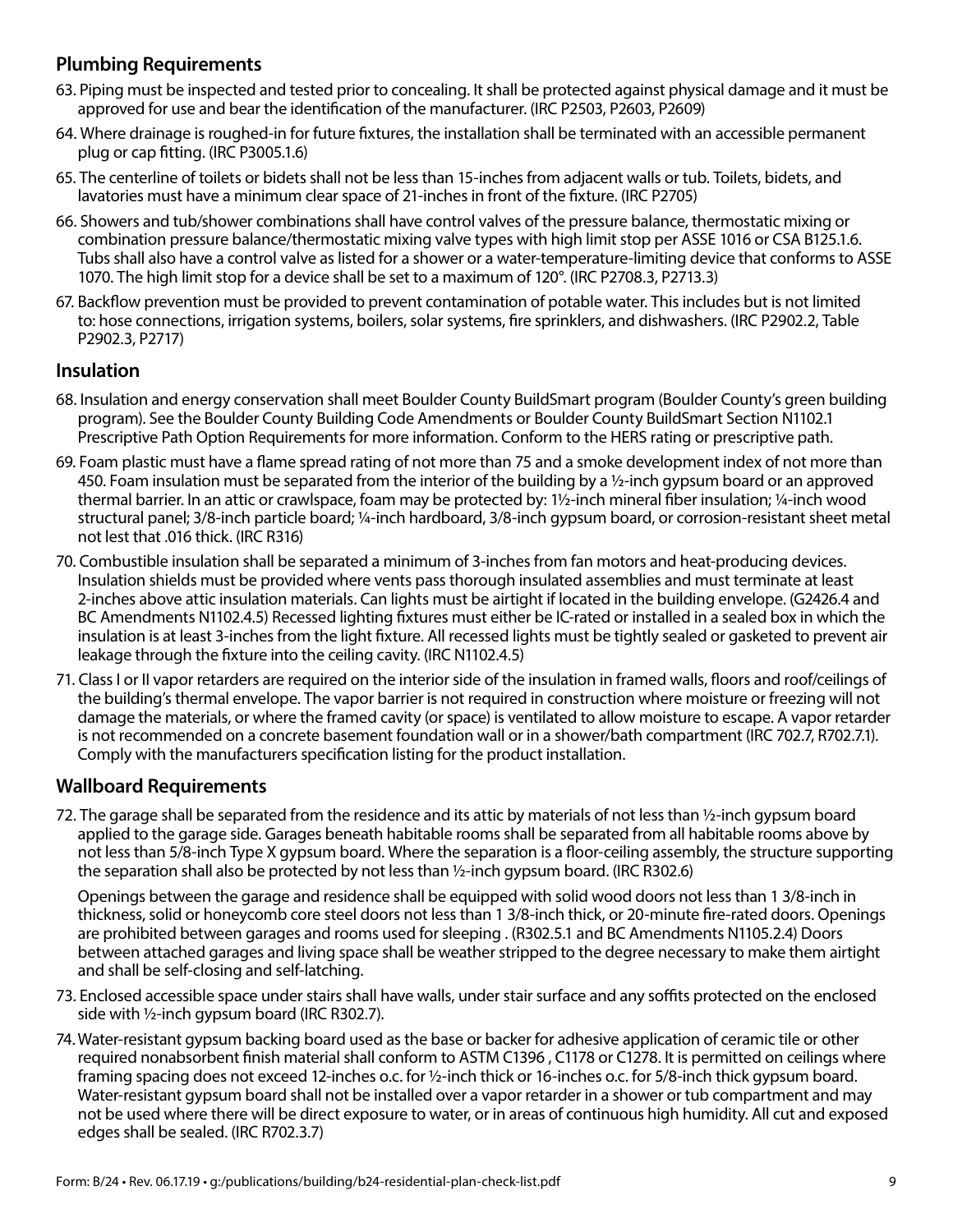- 75. Cement, fiber-cement, glass mat gypsum backer and fiber reinforced gypsum in compliance with ASTM C 1288, C 1325, C1178, or C1178 and installed in accordance with manufacturer recommendations shall be used as backers for wall tile in tub and shower areas and wall panels in shower areas. (IRC R702.4.2)
- 76. Gypsum Board Applied to Ceilings: (IRC Table R702.3.5)

**A.** 3/8-inch Thick Material: Framing 16-inches o.c. with gypsum applied perpendicular to the framing. Fasteners shall be 13ga nails or 4d cooler nails spaced a maximum of 7-inches or type S or W screws spaced a maximum of 12-inches.

**B.** ½-inch Thick Material: Framing 16-inches o.c. with the gypsum applied either direction or framing

24-inches o.c. the gypsum must be applied perpendicular to the framing. Fasteners shall be 13ga nails, 5d cooler nails or gypsum board nails spaced a maximum of 7-inches or type S or W screws spaced a maximum of 12-inches. Textured ceilings shall be sag-resistant gypsum applied perpendicular to framing at 16-inches o.c. and 24-inches o.c. Gypsum board thickness shall be a minimum of ½-inch for 16-inches o.c. and 5/8-inch for 24-inches o.c. Fasteners shall be 13ga nails, 5d or 6d cooler nails or gypsum board nails spaced a maximum of 7-inches or type S or W screws spaced a maximum of 12-inches.

**C.** 5/8-inch Thick Material: Framing 16-inches o.c. with the gypsum applied in either direction or framing 24-inches o.c. gypsum must be applied perpendicular to the framing. Fasteners shall be 13ga nails, 6d cooler nails or gypsum board nails shall be spaced a maximum of 7-inches or type S or W screws spaced a maximum of 12-inches.

Type X gypsum board for garage ceilings beneath habitable rooms shall be perpendicular to the ceiling framing by 1-inch 6d coated nails or equivalent drywall screws spaced at 6-inches o.c.

#### **Final Inspection Requirements**

- 77. Buildings shall have approved address numbers, building numbers or approved building identification placed in a position that is plainly legible and visible from the street or road fronting the property. (IRC 319)
- 78. At least one egress door shall be provided for each dwelling unit. The egress door shall be side-hinged, and shall provide a minimum clear width of 32-inches (813-mm) when measured between the face of the door and the stop, with the door open 90 degrees (1.57 rad). The minimum clear height of the door opening shall not be less than 78-inches (1981-mm) in height measured from the top of the threshold to the bottom of the stop. Other doors shall not be required to comply with these minimum dimensions. Egress doors shall be readily openable from inside the dwelling without the use of a key or special knowledge or effort. (IRC R311, R311.2)
- 79. There shall be a floor or landing on each side of each exterior door, except where a stairway with 2 or fewer risers located on the exterior side of the door, other than the required exit door, a landing is not required for the exterior side of the door. The landing must be no lower than 7¾-inches below the top of the threshold of the door provided the door does not swing over the landing. (IRC R311)
- 80. Handrails shall be provided on at least one side of stairways with 4 or more risers and ramps with a slope exceeding 1:12. Handrails shall be mounted 34-inches to 38-inches above the nosing of the treads. Handrails must be continuous for the entire length of the stairs and provided with a minimum space of 1½-inch between the wall and the handrail. Ends shall be returned or terminate in newel posts or safety terminals. See the Boulder County Land Use Department Publication titled *Residential Stairways, Handrails, Ramps, and Guards* for requirements and more information. (IRC R311.7.8)

#### **Handrail Grip Size Shall Be:**

**A.** Circular Handrails: 1¼-inch to 2-inches perimeter.

- **B.** Non-Circular: 4-inches to 6¼-inches perimeter with a maximum cross section of 2¼-inches.
- **C.** Perimeter Dimension Greater than 6¼-inches: shall have a finger recess on both sides.
- 81. Guards must be provided for porches, screened porches, balconies, fixed seating and raised floor surfaces more than 30-inches above the floor or grade below. Guards must have a minimum height of 36-inches. Open sides of stairs with a total rise of more than 30-inches above the floor or grade below shall have guards not less than 34-inches high. Intermediate rails shall not allow the passage of a 4-inch sphere. (R312)

Window fall protection must be provided for window openings less than 24 inches above the finished floor and more than 72 inches above grade or surface below. (R312.2) See the Boulder County Land Use Department Publication titled Residential Stairways, Handrails, Ramps, and Guards, for more information. (IRC R312)

82. Bathtubs, walls above bathtubs with shower heads, shower floors, and shower compartments shall be finished with a non-absorbent surface which extends to a height not less than 6' above the floor. Showers must have a minimum 900 square inches of interior area and a minimum dimension in each direction of 30-inches. Shower valves must be pressure balance/thermostatic mixing valves. Shower receptors shall have a curb threshold not less than 1-inch below